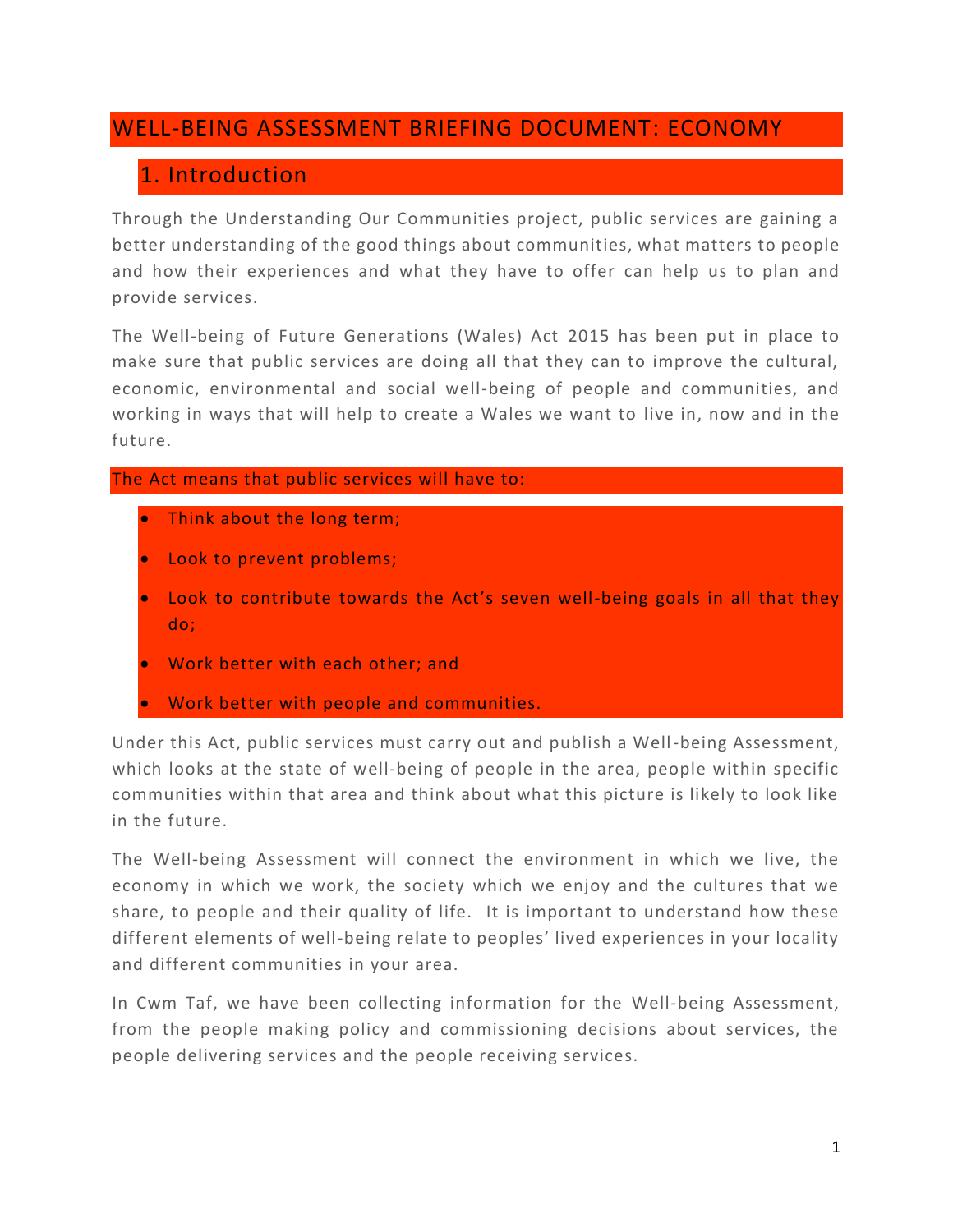We then spent some time, talking with these people about the headlines that emerged under each theme, thinking about how they affect well-being and what the impact is likely to be on communities, now and in the future.

A summary of the headlines relating to economic well-being are contained in this document. The document shows both how each headline relates to well-being and how economic well-being relates to the other well-being themes.

The headline information across all themes of well-being is reported in the overall Cwm Taf Well-being Assessment. Each level of this Assessment is supported by a more detailed level of data and information. All of the information gathered throughout the project to inform these headlines will also be available in an online library.



*Figure 1: Structure of Cwm Taf Well-being Assessment*

# 2. Economic well-being

The well-being goal, a prosperous Wales describes well-being as "an innovative, productive and low carbon society which recognises the limits of the global environment and therefore uses resources efficiently and proportionately (including acting on climate change); and which develops a skilled and well-educated population in an economy which generates wealth and provides employment opportunities, allowing people to take advantage of the wealth generated through securing decent work".

What the term "economic well-being" means to local people in Cwm Taf is to have a job and to have money. People's skills and knowledge can influence their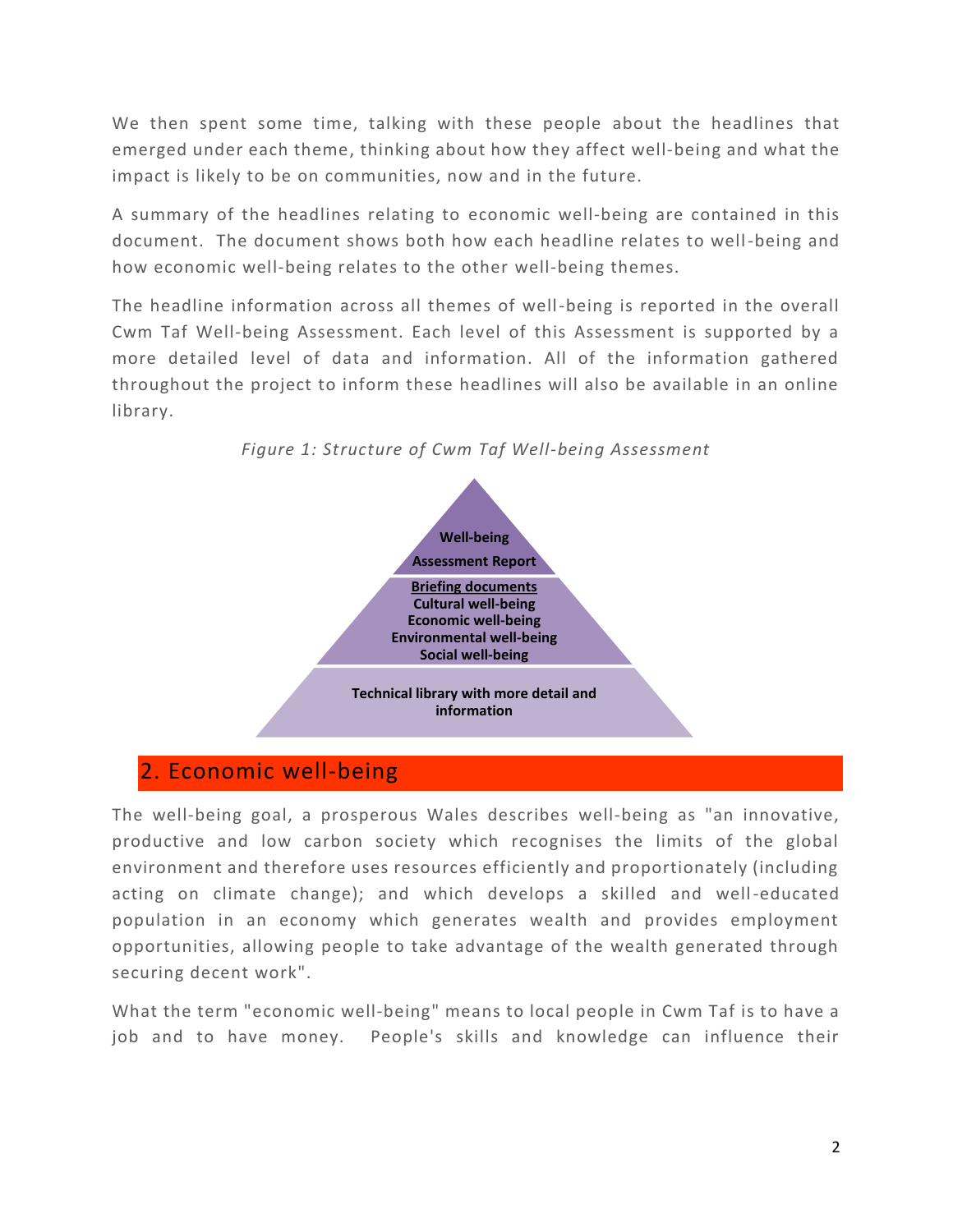opportunities for employment, which in turn enables them to generate wealth. Generating wealth is important because money is essential to life<sup>1</sup>.

Dodge *et* al. (2012) propose a definition of well-being as "the balance point between an individual's resource pool and the challenges faced" . Individual differences in a person's ability to generate wealth are reflected in the challenges faced by people living in Cwm Taf.

# 3. Headlines

# *Growing a resilient local economy that recognises the limits of the global environment.*

In common with other developed countries, Wales has a higher consumption rate of key natural resources than the global average and a higher carbon fo otprint. Food, housing energy consumption and private travel are dominant contributors to our ecological footprint. Road transport and domestic consumption of electricity and gas<sup>2</sup> contributes most to our carbon footprint.

A key challenge is to create a long-term state where we shift towards the sustainable production and provision of essential goods and services that all people can access. These essential goods and services are quality food, sustainable transport and decent housing, in combination with amenities for people to participate in activities (such as access to attractive neighbourhoods and open spaces).

Our communities spoke of physical regeneration as a tool to create a place that attracts investment and business<sup>3</sup>. This has the potential to develop resilience through sustainable urban planning in combination with the development of green infrastructure<sup>4</sup> to improve the conditions for local residents and businesses.

What residents feel is essential for their current and future economic well-being was considered in conversation. During this conversation older people tended to express a belief that, whilst they may struggle they were in a relatively strong position compared to young people, where their perception was that "things will only get worse for future generations, the young people are the ones that will really feel the impact of the cuts" (Whealle, 2016).

 $\overline{a}$ 

<sup>1</sup> [Cwm Taf Engagement Hub \(2016\)](http://www.cwmtafhub.com/kms/news.aspx?LoggingIn=tempVar&strTab=AdminNews)

<sup>&</sup>lt;sup>2</sup> NAEI (2016) **[Local authority CO](http://naei.defra.gov.uk/data/local-authority-co2-map)<sub>2</sub>** interactive maps (2014)

<sup>&</sup>lt;sup>3</sup> [Cwm Taf Engagement Hub \(2016\)](http://www.cwmtafhub.com/kms/news.aspx?LoggingIn=tempVar&strTab=AdminNews)

<sup>4</sup> Wildlife Trust Wales (2016) [Green Infrastructure](http://www.wtwales.org/greeninfrastructure)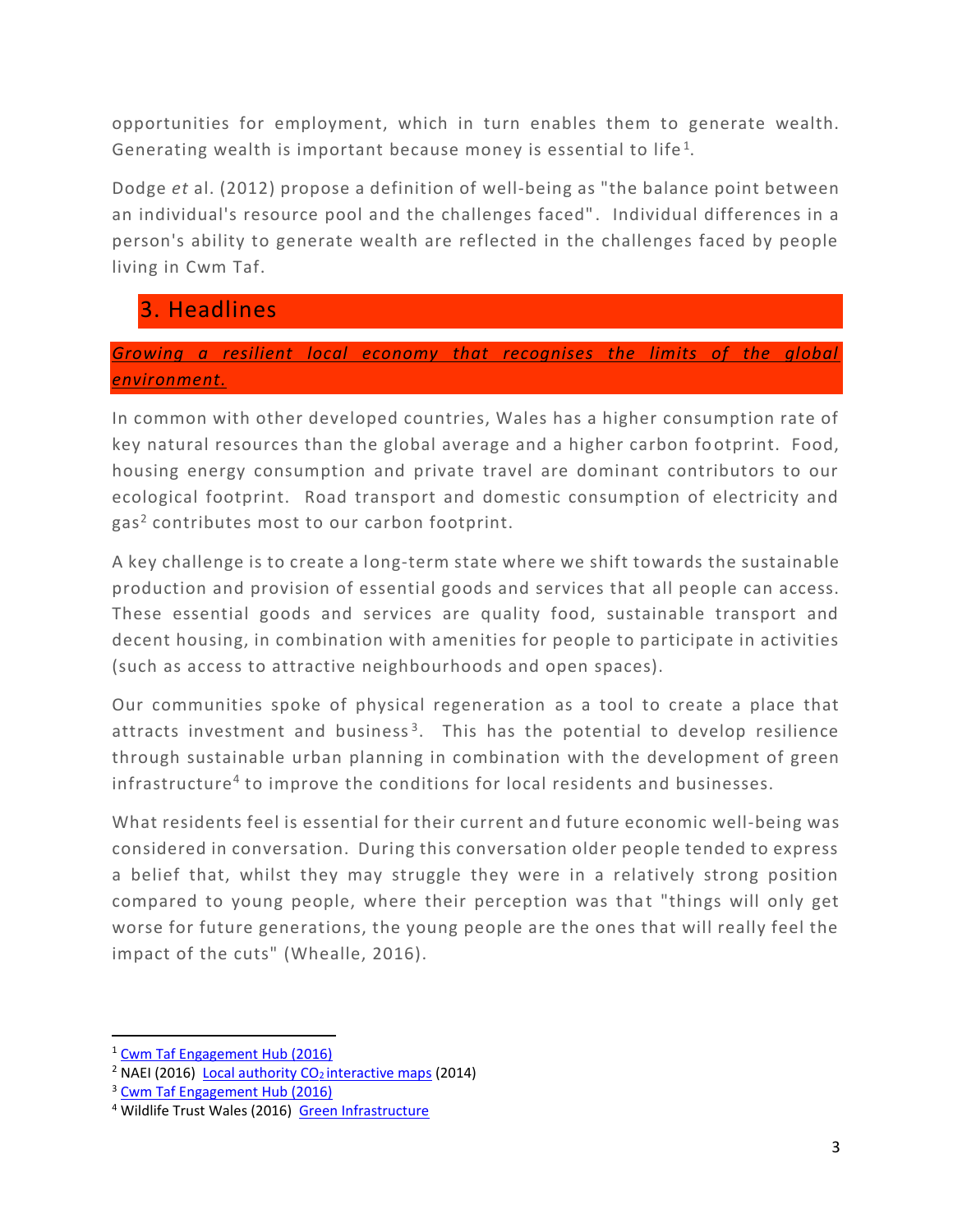#### How does this headline impact on well-being?

If we could build our local economy based on a foundation of sustainable urban planning and green infrastructure, we will likely create conditions that are attractive to business investors, visitors and local residents alike.

### What are the risks of not maintaining or improving well-being in relation to this headline?

The natural environment is a core foundation of our economy. Local development plans and planning policies determine how land can be used within a local authority's boundary. We need to ensure that local development plans focus on the positive use of the natural environment through sustainable urban planning and the principles of green infrastructure to support the growth of a resilient local economy.

In addition to an economy that recognises the contribution of paid employment<sup>5</sup> to well-being is the contribution of unpaid or voluntary work. Volunteering has a nonmonetary contribution to the economy that is "vital to charities and civil society, it helps to strengthen local communities, and improves the well-being of individuals who participate" and because this contribution is rarely assessed in monetary terms, there is a risk that we undervalue and under-invest in policies that promote volunteering" (Fujiwara *et* al. 2013).

Economic growth and the creation of new jobs have the potential to reduce spe nding on welfare. Beatty and Fothergill (2014) estimate the welfare reforms to disproportionately affect people living in Merthyr Tydfil and Rhondda Cynon Taff. They estimate an average reduction of £720 per year per working age adult in Merthyr Tydfil and £670 in Rhondda Cynon Taff. Both areas are higher than Wales (£550) and GB (£470)<sup>6</sup>. The worst affected communities are Maerdy and Pen-y-waun in Rhondda Cynon Taff and Gurnos in Merthyr Tydfil, where the estimated loss is expected to average more than £1000 per year. We can expect this loss of benefits to have a negative impact on consumer spending.

#### What additional information would help in relation to this headline?

We have only limited information on how the different elements of well-being relate to people in different community areas in Cwm Taf.

An unknown dimension is Brexit. Until the UK Government sets out and confirms its position with the European Union the potential impact on different communities and

l

<sup>5</sup> See headline 3.3

<sup>&</sup>lt;sup>6</sup> See the **REPORT** for full details on the impact of the welfare reforms at ward level across the Valleys.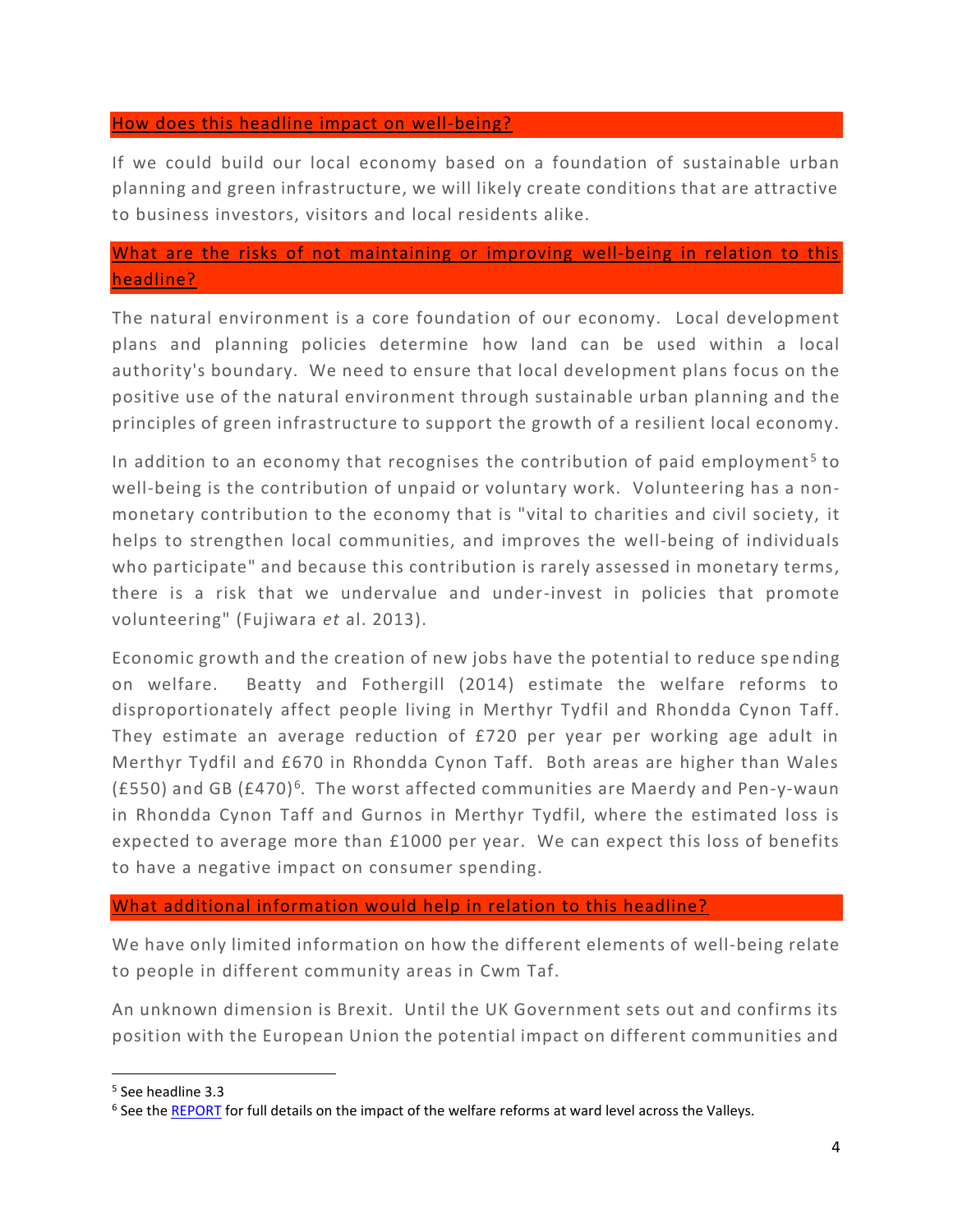communities of interest across Cwm Taf will remain an unknown factor. However, we can assume a negative impact on less prosperous areas in Wales because they have retained entitlement to the highest level of regional aid from the European Union (Beatty and Fothergill, 2014), which is unlikely to continue.

We are unaware of how businesses in Cwm Taf see their role or contribution to improving people's well-being. We would like to explore this area of well-being with businesses in Cwm Taf in the future.

The Cwm Taf local authorities are part of the Cardiff Capital Region City Deal. The deal was signed in March 2016 and aims to unlock economic growth across the Cardiff Capital Region; however, there is limited information on the overall economic outcomes they want to achieve or the expected impact on well-being.

The information used to reflect on a low carbon economy focused on the end-user as emissions data. What we don't know is the potential impact of small scale energy efficiency measures on our carbon footprint balanced against a shift in national production using sustainable fuels (solar, wind, water and tidal power).

The term "innovative" is used in the well-being goal "a prosperous Wales" to address society but we have little information on what an innovative society looks like. This is something we need to know in the future.

The impact of crime on the growth of a resilient local economy, and considering the findings of the Home Office Organised Crime Procurement Pilots in the context of Cwm Taf.

People spoke anecdotally on the positive and negative impacts of retail park developments and their influence on town centres. It would help to explore the positive and negative perspectives in light of the high commercial vacancy rates in town centres, with specific reference to Cwm Taf areas.

The role of tourism and visitors to the local economy is already identified in the Destination Management Plans for Rhondda Cynon Taff and Merthyr Tydfil. We need to know how these plans connect to the different areas of well-being to promote and enhance areas so they are attractive for visitors.

### *Helping the movement of people throughout Cwm Taf.*

The geographical landscape of Cwm Taf has meant that the dominant transport routes follow the valley topography on a north south direction to Cardiff, making east west journeys longer and more difficult. Transport and transport costs as a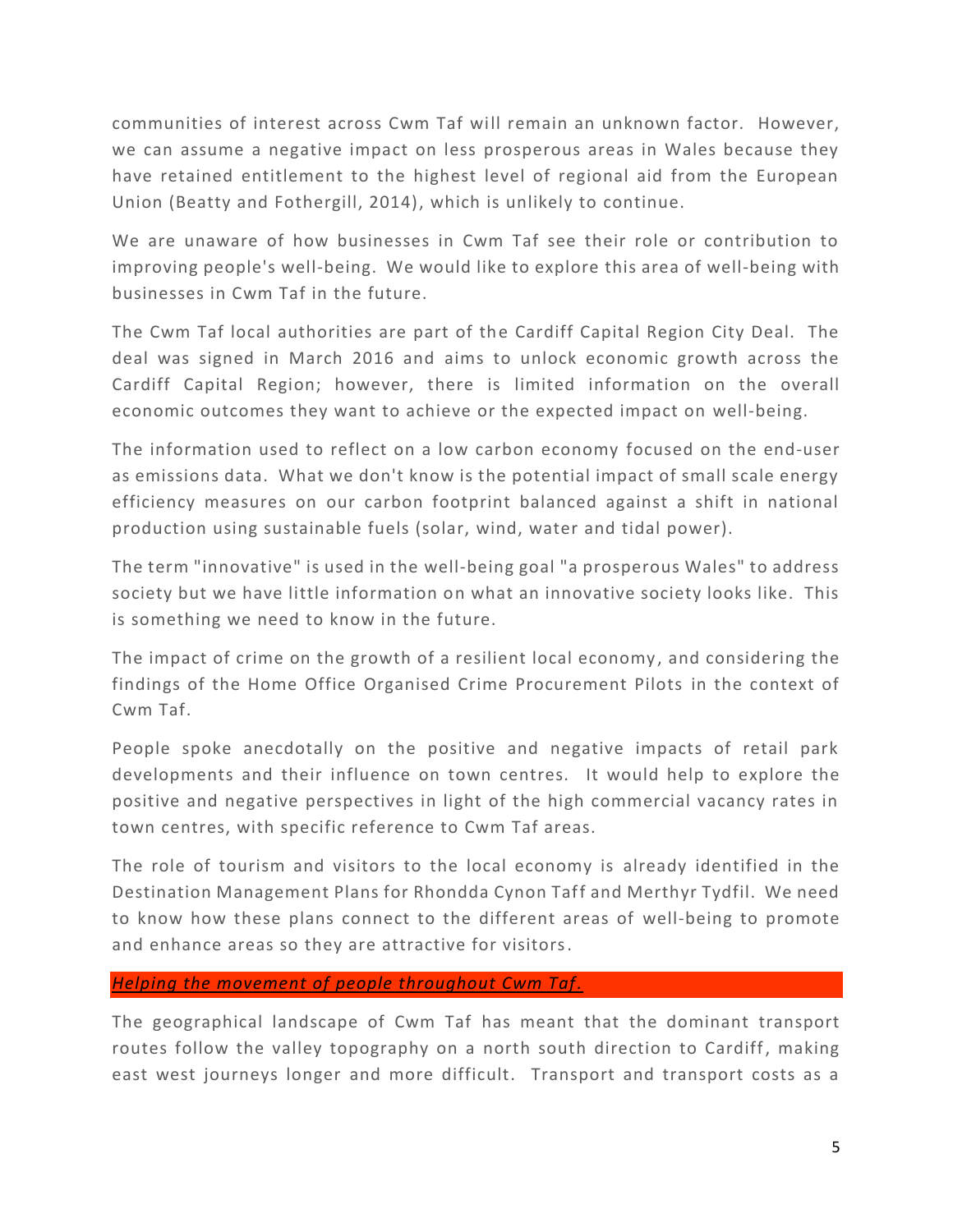barrier to accessing work is a consistent message from conversations with local people, with some speaking of being in "travel poverty".

In terms of connectivity, Merthyr Tydfil is a more compact local authority with shorter distances to travel within its boundaries when compared to Rhondda Cynon Taff, where travel distances are longer. The average distance travelled by employed people in Merthyr Tydfil (15.5km) is shorter than Rhondda Cynon Taff (16.3km) and Wales (16.7km).

In Merthyr Tydfil, 44 percent of employed people travel less than 5km to work .

In Rhondda Cynon Taff, 44 percent of employed people travel less than 10km to work.

In terms of public transport, people in Cwm Taf identified the cost of transport as an issue, and also commented that transport links could be improved especially to for example hospitals<sup>7</sup>. There was a belief among people in Merthyr Tydfil that expensive and inflexible public transport prevents them from travelling further afield for work. They see vehicle ownership as an essential commodity, particularly when used to support access to work or training, saying "I found a job, but I couldn't get there, the transport just didn't work out."

#### How does this headline impact on well-being?

If we could improve community connectivity through the availability of sustainable transport infrastructure across Cwm Taf, we will likely create conditions that help remove barriers and facilitate the movement of people*.*

# What are the risks of not maintaining or improving well-being in relation to this headline?

Community connectivity needs to extend beyond the main arterial routes into the peripheral communities. Opportunities for extensive green infrastructure networks that support active travel can help enhance biodiversity and allow people and wildlife to travel through urban areas.

Local conversations revealed that people identify the car, bus or train as primary modes of transport. When thinking about transport, there were few references to cycling and walking as viable options. People did not place significance on active travel as a viable option, which may mean that active travel may be difficult to

 $\overline{\phantom{a}}$ 

<sup>7</sup> [Cwm Taf Engagement Hub \(2016\)](http://www.cwmtafhub.com/kms/news.aspx?LoggingIn=tempVar&strTab=AdminNews)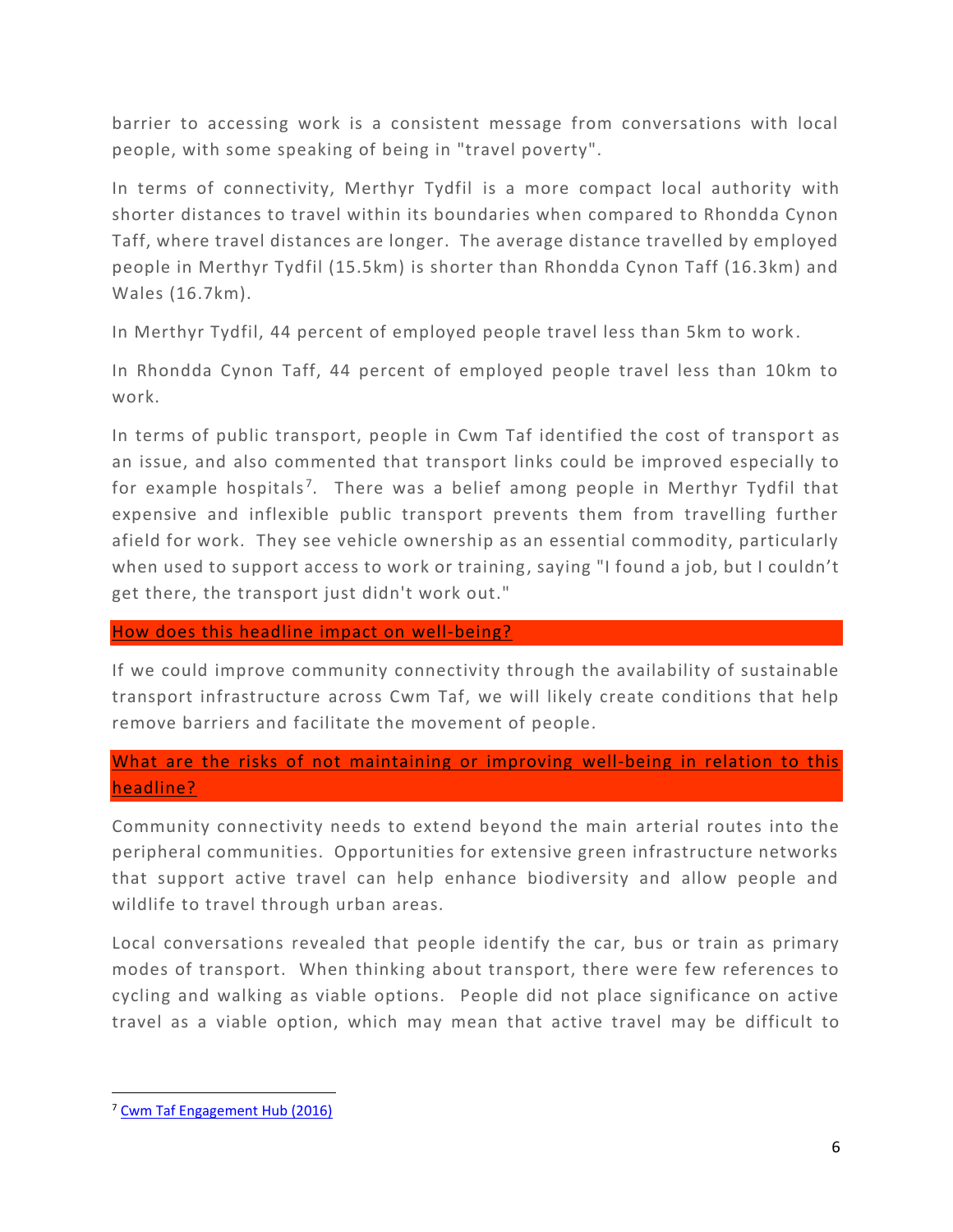present as an alternative without first changing people's perception and removing barriers.

Improving public transport options and availability may permit more individuals and families to become independent and enhancing mobility for those without access to a personal vehicle. Currently there is limited bus service availability in Merthyr Tydfil after 6pm or on Sundays (apart from routes to Cardiff) $^8$ .

#### *People in decent work improving their overall wealth.*

The rate of in-work poverty is the most distinctive characteristic of poverty today with work not always being an opportunity to improve overall wealth (JRF, 2012). The JRF (2016) has found that a record high of 55 percent of people in poverty are in working households. The need for decent work to mean "well paid jobs" is important if work is to be a route to improve overall wealth. The hourly rate of pay shows that, people who work in Merthyr Tydfil are more likely to have lower paid work and accumulate financial earnings more slowly that people in Rhondda Cynon Taff or Wales.

In conjunction, a national conversation summarised by JRF (2016) highlights "too often, people's experiences of trying to get out of poverty tell a story of barriers and traps, rather than routes out". This echoes the challenges experienced by unemployed people in Cwm Taf, who spoke of insufficient employment opportunities<sup>9</sup> and numerous barriers to employment, particularly the lack of useful support or guidance (Whealle, 2016).

The employment rate in Cwm Taf is growing and long-term unemployment (over 12 months) is reducing; however, levels for adults and young people remain worse than Wales. The challenge in Cwm Taf is to help people develop their resources (skills, knowledge etc.) and tackle the barriers they experience so they can enter into decent employment.

Employment and overall wealth impacts on well-being because there is a positive relationship between wealth, income and a person's well-being (ONS, 2015). This is particularly true when considering the impact of long-term unemployment (over 12 months) on an individual's well-being, where "generally, long-term unemployment adversely affects people's mental and physical well-being and it is one of the most significant causes of poverty for their households" (Pentrogolo, 2014).

l

<sup>8</sup> [Cwm Taf Engagement Hub \(2016\)](http://www.cwmtafhub.com/kms/news.aspx?LoggingIn=tempVar&strTab=AdminNews)

<sup>&</sup>lt;sup>9</sup> [Cwm Taf Engagement Hub \(2016\)](http://www.cwmtafhub.com/kms/news.aspx?LoggingIn=tempVar&strTab=AdminNews) and Whealle (2016)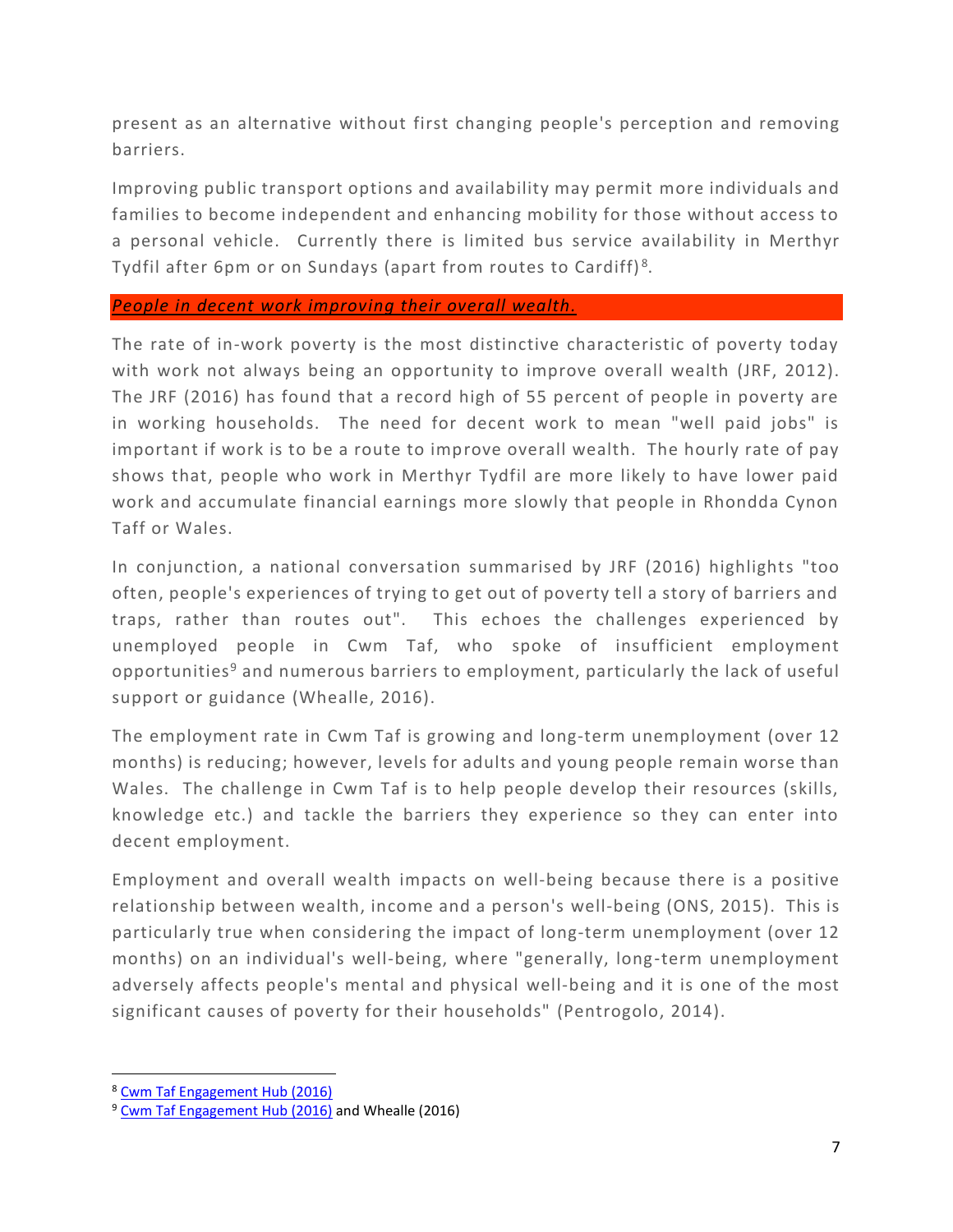#### How does this headline impact on well-being?

If we can remove barriers to employment, in particular long-term unemployment, and develop decent employment opportunities in Cwm Taf, we will likely have a positive effect on an individual's ability to generate wealth, increasing levels of life satisfaction, sense of worth and happiness while at the same time, decreasing levels of anxiety.

# What are the risks of not maintaining or improving well-being in relation to this headline?

It must pay to go to work. When factors like low wages, expenses for childcare, travel and transport are considered, people can be better off when not employed. You can be working and living in poverty and you can be on benefits and have enough money for everything you need and more. The economy needs to work for low income families and it needs to ensure employment is good enough to improve families' financial circumstances. If not, in-work poverty will continue to grow.

The voluntary Living Wage offers an option to pay employees a minimum hourly rate that provides a modest but acceptable standard of living, which is higher than the National Living Wage<sup>10</sup>. The Bevan Foundation (2016) summarise the benefits of the Living Wage as not just financial; being paid a Living Wage improves family life and individual well-being and choices.

The pathway to employment begins at birth<sup>11</sup> and progresses through to adulthood. There are numerous new and existing programmes  $12$  and projects  $13$  delivering services to support working age adults improve their employment prospects across Cwm Taf. We need to work together to ensure that these programmes and projects maximise their impact by integrating their objectives.

#### What additional information would help in relation to this headline?

The term "decent" is used in the well-being goal "a prosperous Wales" to address work but is ambiguous, so we need to know what decent work looks like. This report assumes that decent means "well paid" but this would need to be confirmed in the future.

 $\overline{a}$ 

<sup>&</sup>lt;sup>10</sup> The Bevan Foundation explored the potential consequences of the Living Wage, gathering employers', trade unions' and other campaigners' experiences and understanding of the voluntary Living Wage initiative. Explore their findings for [Merthyr Tydfil](https://www.bevanfoundation.org/current-projects/will-take-pay-living-wage-merthyr/) and [Wales](https://www.bevanfoundation.org/current-projects/will-take-pay-living-wage-wales/) from their published materials.

 $11$  Education from early years to adulthood is explored under the skills and qualifications headline

<sup>&</sup>lt;sup>12</sup> National programmes like Communities First, Families First, Supporting People and Flying Start

<sup>&</sup>lt;sup>13</sup> European funded projects like Communities 4 Work, Bridges into Work 2 and Working Skills for Adults 2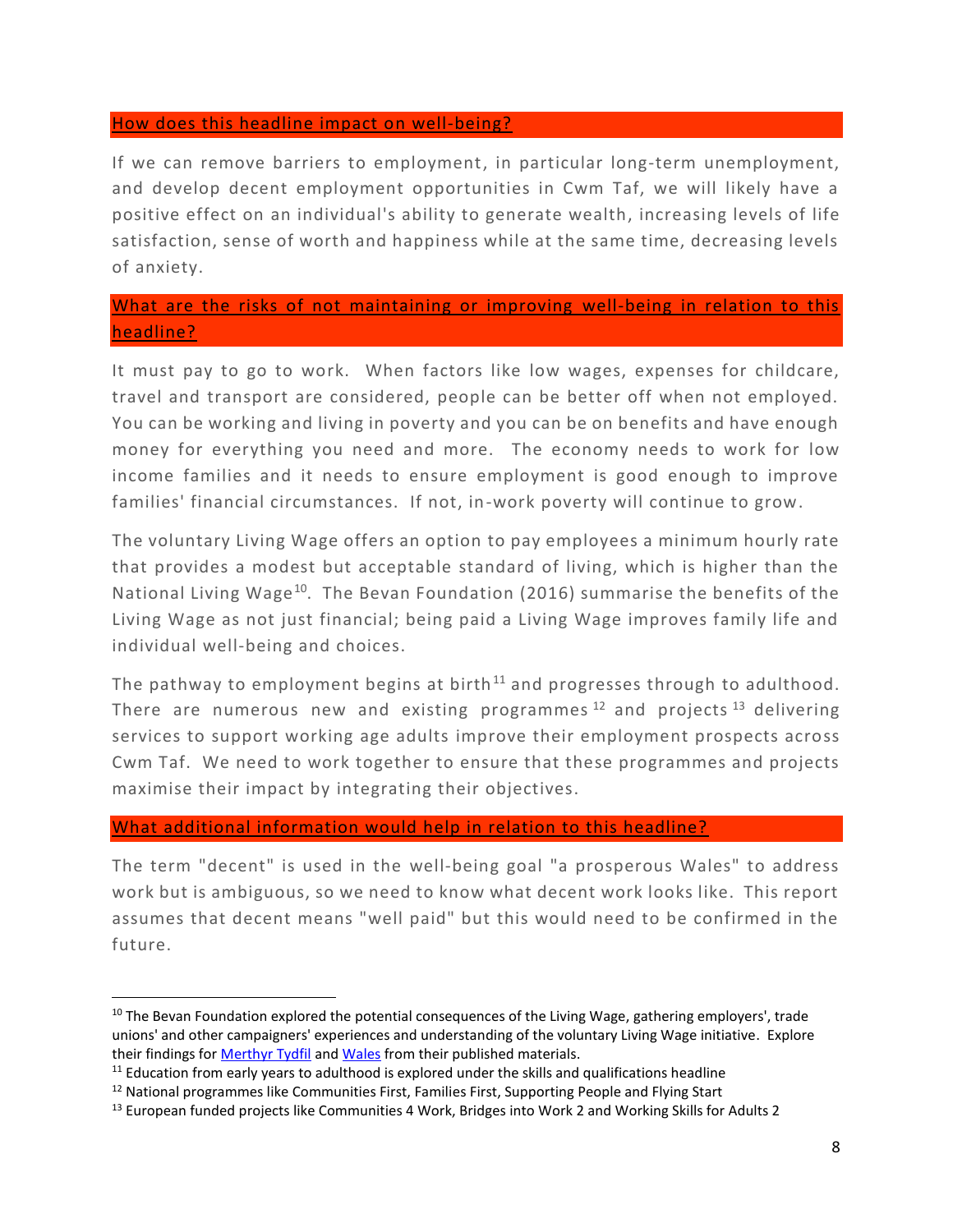The Cardiff Capital Region City Deal expresses an expectation to increase the number of people moving into employment (including those that have been out of work for a long time) across Cwm Taf. We have an expectation that the Cardiff Capital Region Skills and Employment Board will provide clear details in the future of how it will achieve this.

The role of tourism and visitors to the local economy is identified earlier but we need to understand the local impact of the tourist industry on an employee's earning potential.

Currently parents of 3 and 4 years olds can access early education for at least 10 hours a week during school term time. However, we need to know how the government will deliver its commitment of 30 hours per week of free childcare 48 weeks of the year for working parents of 3 and 4 year olds.

In conversation, the impact of volunteering as a pathway to work was a seen as a significant and positive influencing factor. It would be useful to explore this more formally.

The level of childcare provision across Cwm Taf and how the intended provision of 30 hours a week of free early education and childcare for working parents of 3 and 4 year olds in Wales, for 48 weeks of the year, will be available for parents in Cwm Taf.

### A future perspective.

Expand the organisations across Cwm Taf who commit to paying the voluntary Living Wage.

Organisations across Cwm Taf increase employment opportunities to reach an employment rate of 87.5 percent by 2036.

In the 20 years from now (2016) until 2036, it is estimated that approximately 30,000 people in Cwm Taf would need to enter into employment. This means filling existing and creating new jobs so unemployed people and people new to the employment market can secure employment in the Cwm Taf region, all while those currently in employment are able to continue to be employed. This equates to 22,000 people gaining employment in Rhondda Cynon Taff and 8,000 people gaining employment in Merthyr Tydfil.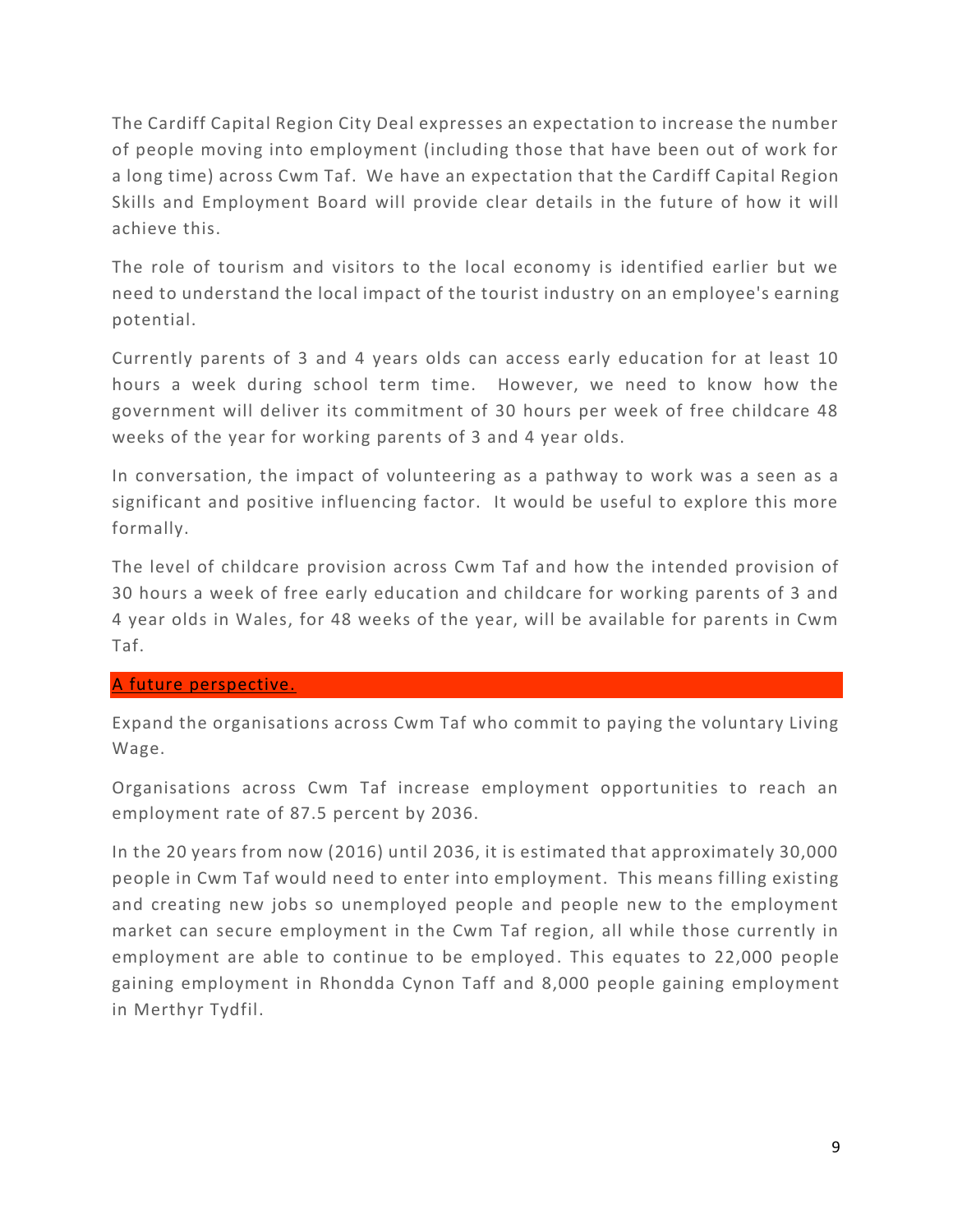### *People gaining new skills and qualifications to tackle the challenges they face.*

A focus of the well-being goal "a prosperous Wales" is to develop human capital<sup>14</sup> within the population. Education and lifelong learning are primary sources of development for human capital. The ONS (2012) found "overwhelming evidence that children's life chances are most heavily predicted on their development in the first five years of life. It is family background, parental education, good parenting and the opportunities for learning and development in those crucial years that together matter more to children than money, in determining whether their potential is realised in adult life."

In Cwm Taf, educational attainment among pupils is increasing and more people are gaining qualifications; however, overall attainment and qualification levels remain below Wales. Children growing up in poorer families<sup>15</sup> leave school with lower levels of educational attainment, which is major factor contributing to patterns of social mobility (JRF, 2012). The free school meals gap is reducing in Merthyr Tydfil but increasing in Rhondda Cynon Taff in a number of key stages.

Across Cwm Taf, the range of children who are more likely to leave school facing greater challenges because of lower attainment extends to children looked after, Special Educational Needs and White British groups.

The PISA<sup>16</sup> 2015 results highlight a wider challenge for Wales as a contributor to the global labour market. Jerrim and Shure (2016) summarise the change in Wales since 2006, where:

- There has been a statistically significant decline in the average PISA science score;
- There is little evidence of a sustained change in average PISA mathematics scores;
- There has been no statistically significant change in the average PISA reading score.

 $\overline{\phantom{a}}$ 

 $14$  Organisation for Economic Cooperation and Development [\(OECD\),](http://www.oecd.org/site/worldforum/33703702.pdf) defines human capital as the knowledge, skills, competencies and attributes embodied in individuals that facilitate the creation of personal, social and economic well-being (OECD 2001).

<sup>&</sup>lt;sup>15</sup> Free school meal status when used as a proxy for socio-economic status should be treated with caution (Hobbs [and Vignoles, 2007\)](http://webarchive.nationalarchives.gov.uk/20130401151715/http:/www.education.gov.uk/publications/eOrderingDownload/CEE03-07FR.pdf).

<sup>&</sup>lt;sup>16</sup> [The Programme for International Student Assessment \(PISA\)](http://gov.wales/docs/statistics/2016/161206-pisa-2015-en.pdf), led by the Organisation for Economic Co-operation and Development (OECD), provides evidence on how the achievement and abilities of 15-year-olds varies across participating countries.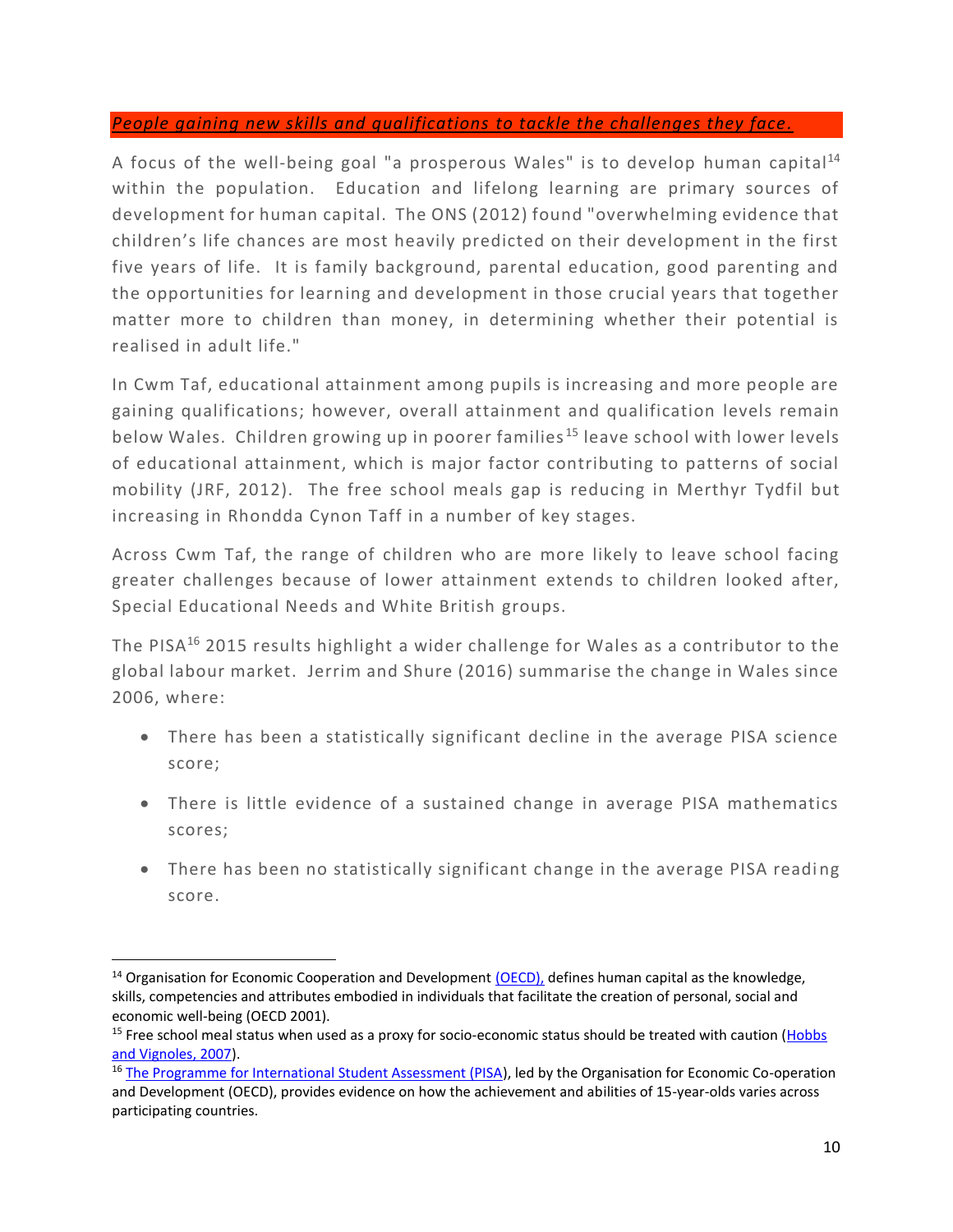Jerrim and Shure (2016) also highlight that only 6 percent of the variation in how Welsh students are performing can be put down to their socio-economic background, in the other UK nations, 11 percent of the variation can be explained by socio-economic background.

Education and helping people to develop life skills such as budgeting, was highlighted as important because of the particular challenges many people faced in Cwm Taf. Parents taking responsibility in conjunction with schools was importa nt, for example parents acknowledged the need for help where "if you're a parent who doesn't know how to budget yourself how are you going to help your children" (Whealle, 2016). This message is not restricted to budgeting and can translate across other skill deficits where parents and families do not have the confidence to develop.

The need to gain higher level skills represents a significant challenge in Cwm Taf. This is most evident to people furthest from the labour market, who talk about the need to develop life, literacy and numeracy skills just to enable them to meet everyday challenges (Whealle, 2016). Others spoke of skills development for people in and out of work, in particular communication skills<sup>17</sup>, because of the importance of continuous development, career progression and preparing for the jobs of the future.

This is important because predictions indicate that the majority of new jobs and vacancies will be in higher level occupations with individuals needing to gain higher level skills in order to access those jobs (Winkler, 2015).

### How does this headline impact on well-being?

Improving skills and educating people has the potential to contribute positively to well-being because it helps an individual develop their resource pool (skills and knowledge) to meet the challenges they face.

"Higher levels of qualifications and continued formal and informal learning have been found to be associated with greater individual subjective well-being" (ONS, 2012).

# What are the risks of not maintaining or improving well-being in relation to this headline?

People who report no educational qualifications are more likely to be in relative low income or economically inactive, with those who have a degree level or above least

 $\overline{\phantom{a}}$ 

<sup>17</sup> [Cwm Taf Engagement Hub \(2016\)](http://www.cwmtafhub.com/kms/news.aspx?LoggingIn=tempVar&strTab=AdminNews)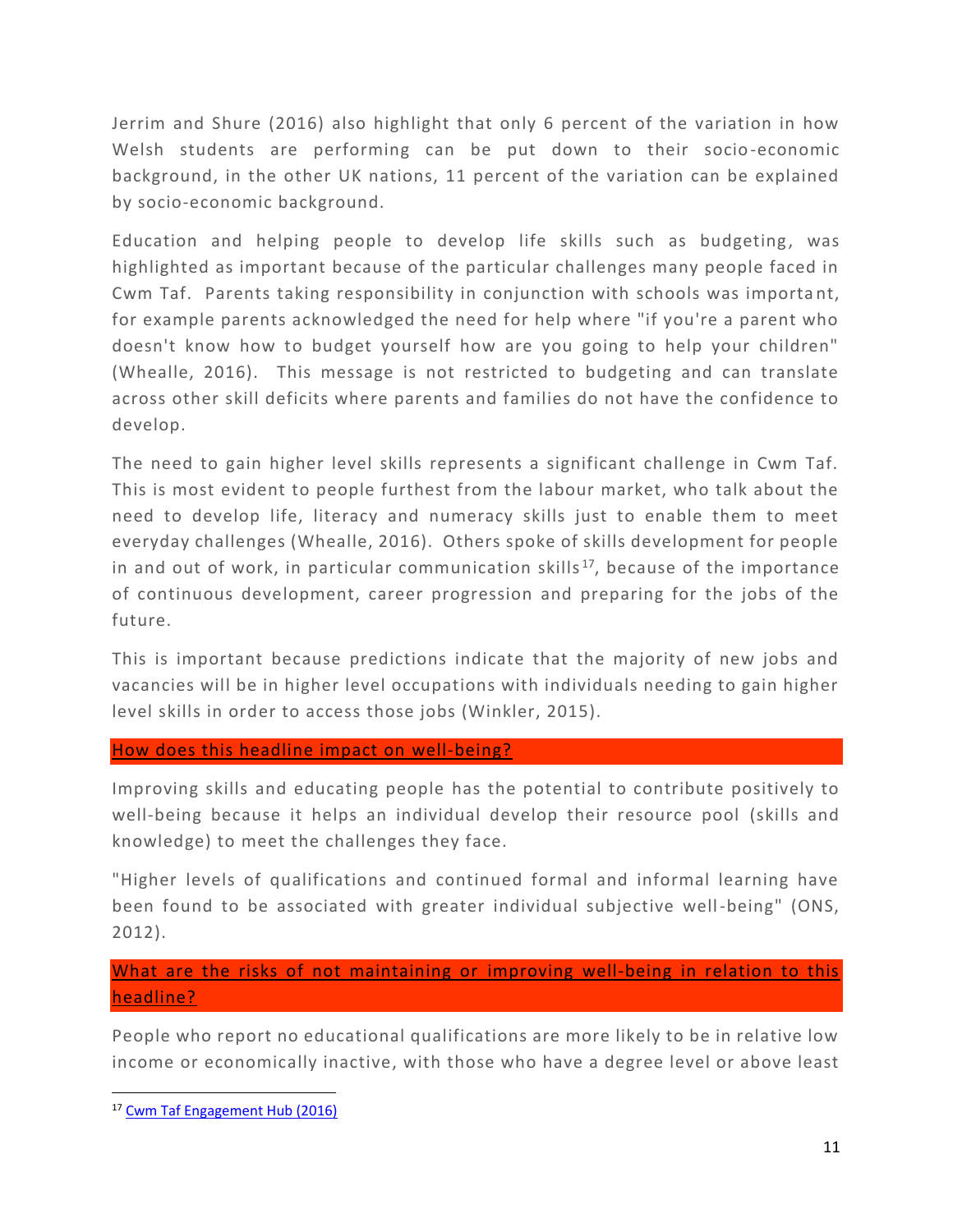likely to be in relative income poverty (DWP, 2015). If we focus on improving people's skills, they will be able to meet more difficult challenges (Dodge *et* al. 2012).

In Wales, provision for early years' support is available across eligible areas in Cwm Taf from the Flying Start programme. This programme offers eligible parents free quality childcare for 2-3 year olds, parenting support, an enhanced health visitor service and support for speech, language and communication. The impact of this programme is the subject of [national evaluation;](http://gov.wales/statistics-and-research/national-evaluation-flying-start/?lang=en) however, there were issues related to service access, with the geographical (postcode) approach to determine eligibility consistently criticised as "unfair" and viewed as "families who can pay for childcare themselves getting more help than me" (Whealle, 2016).

All pupils are taught literacy and numeracy skills in our schools and local authority anti-poverty programmes help co-ordinate essential skills provision for adults. Adult participants talk about the benefits of engaging in adult learning programmes to learn life skills (Whealle, 2016).

### What additional information would help in relation to this headline?

We do not know what the specific skill requirements to focus on beyond the core skills of literacy, numeracy and digital literacy. We will have a better understanding of the future skill requirements through the development of local anti-poverty and economic strategies.

Since 2000, the European Union and the Welsh Government has funded employability programmes, investing in workforce and skill development across Cwm Taf. The complexity of withdrawal of European Union funding arrangements make additional information essential to understand the likely implications for future programmes of work.

Skills development is a component of each local authority's current anti-poverty programmes, with projects ranging from early years' development and family support to employment pathways. The current programmes are in flux through restructuring and aligning, which is a strategic issue that we will need to know the outcome of for future planning.

#### A future perspective

Organisations across Cwm Taf improve the skills of the working age population so only five percent are without a qualification by 2036.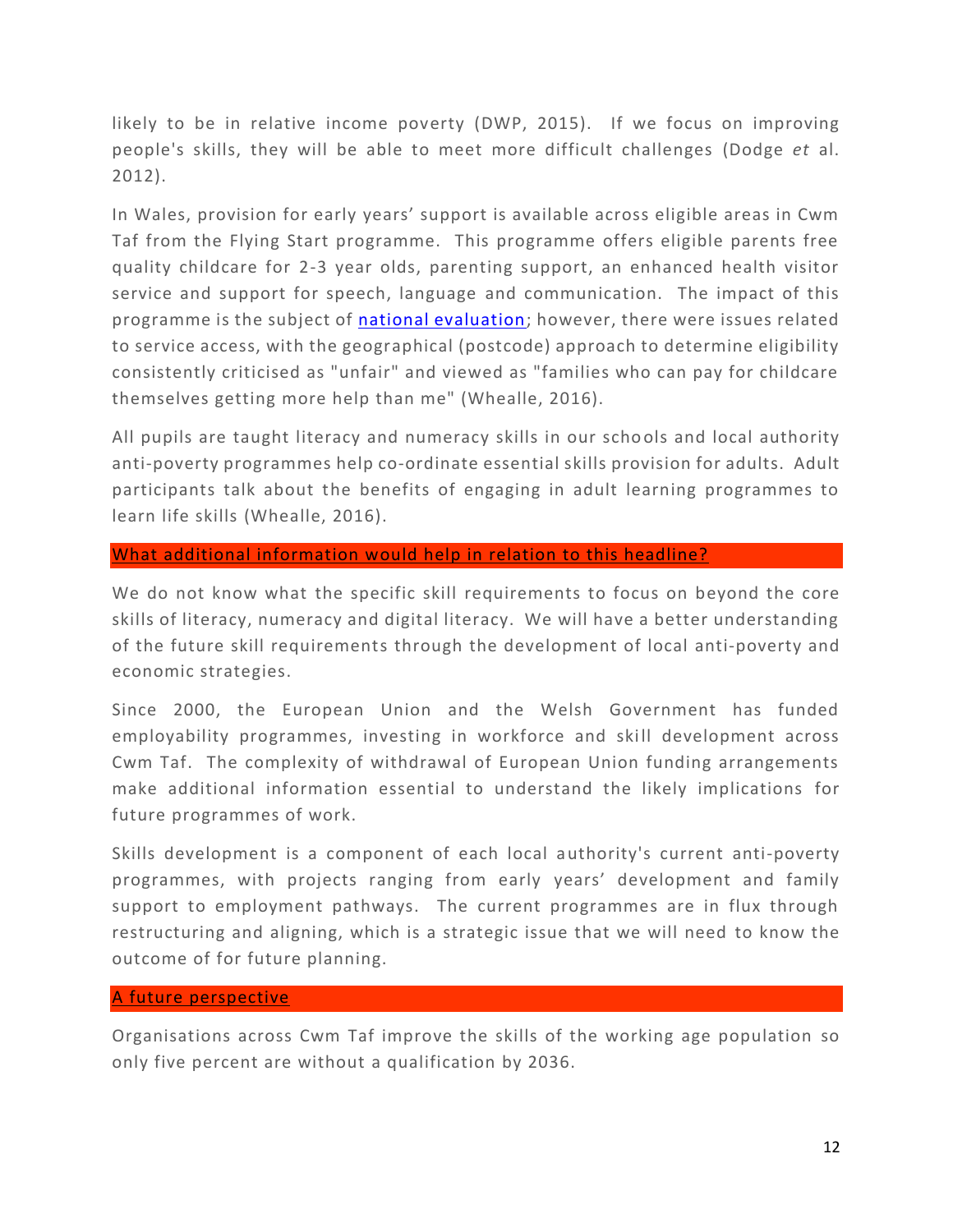In the 20 years from now (2016) until 2036, it is estimated that approximately 11,350 people in Cwm Taf would need to gain a qualification. This means increasing the skills held by the current workforce, and ensuring those who are new to the workforce have the necessary skills and qualifications. Equating to 8,135 people gaining a qualification in Rhondda Cynon Taff and 3,215 people gaining a qualification in Merthyr Tydfil.

## *Development that facilitates a growing local economy and recognises the limits of the global environment.*

The places where we live have a significant impact on our well-being. Local development plans set out the land-use planning policies and proposals to determine developments and guide opportunities for investment and growth. These policies include land-use allocations for different types of development, for example housing, employment, retailing, education, open space etc. as well as criteria for assessing individual proposals.

The built and natural environment can have a profound effect on people's behavi our and opportunities (Pinoncely, 2016). People's health outcomes, education, employment prospects and opportunities to build wealth and improve well-being are significantly influenced both by their socio-economic status and where they live (Pinoncely, 2016). To grow a local economy, programmes should involve planning needs to encompass transport links, access to local services and amenities, and safer communities (Pinoncely, 2016), all of which are important to create conditions that are attractive to business investors, visitors and local residents alike.

In Cwm Taf, the Welsh Index of Multiple Deprivation (housing domain) identifies several areas<sup>18</sup> that experience significant levels of housing deprivation. These areas present a particular challenge as Wilkinson (1999) summarises years of research evidence to show the associations between housing and health, which supports the argument that good quality housing has a role to play in both physical and mental health. Opportunities exist to improve mental health through targeted regeneration in deprived neighbourhoods (White *et* al., in press).

People who live in households owned outright or being bought with a mortgage or loan have significantly higher well-being than those who live in rented or paid part rent/part mortgage households<sup>19</sup>. In Cwm Taf the average home is more affordable

 $\overline{a}$ 

<sup>&</sup>lt;sup>18</sup> Merthyr Tydfil (Town 1, Penydarren 1, Park 3, Merthyr Vale 2 and Gurnos 3) Rhondda Cynon Taf (Mountain Ash West 2, Rhydfelen Central / Llan 2)

<sup>&</sup>lt;sup>19</sup> This is part o[f Measuring National Well-being,](http://webarchive.nationalarchives.gov.uk/20160105160709/http:/www.ons.gov.uk/ons/dcp171766_268091.pdf) Personal Well-being in the UK, 2014/15 release by the Office of National Statistics 23 September 2015.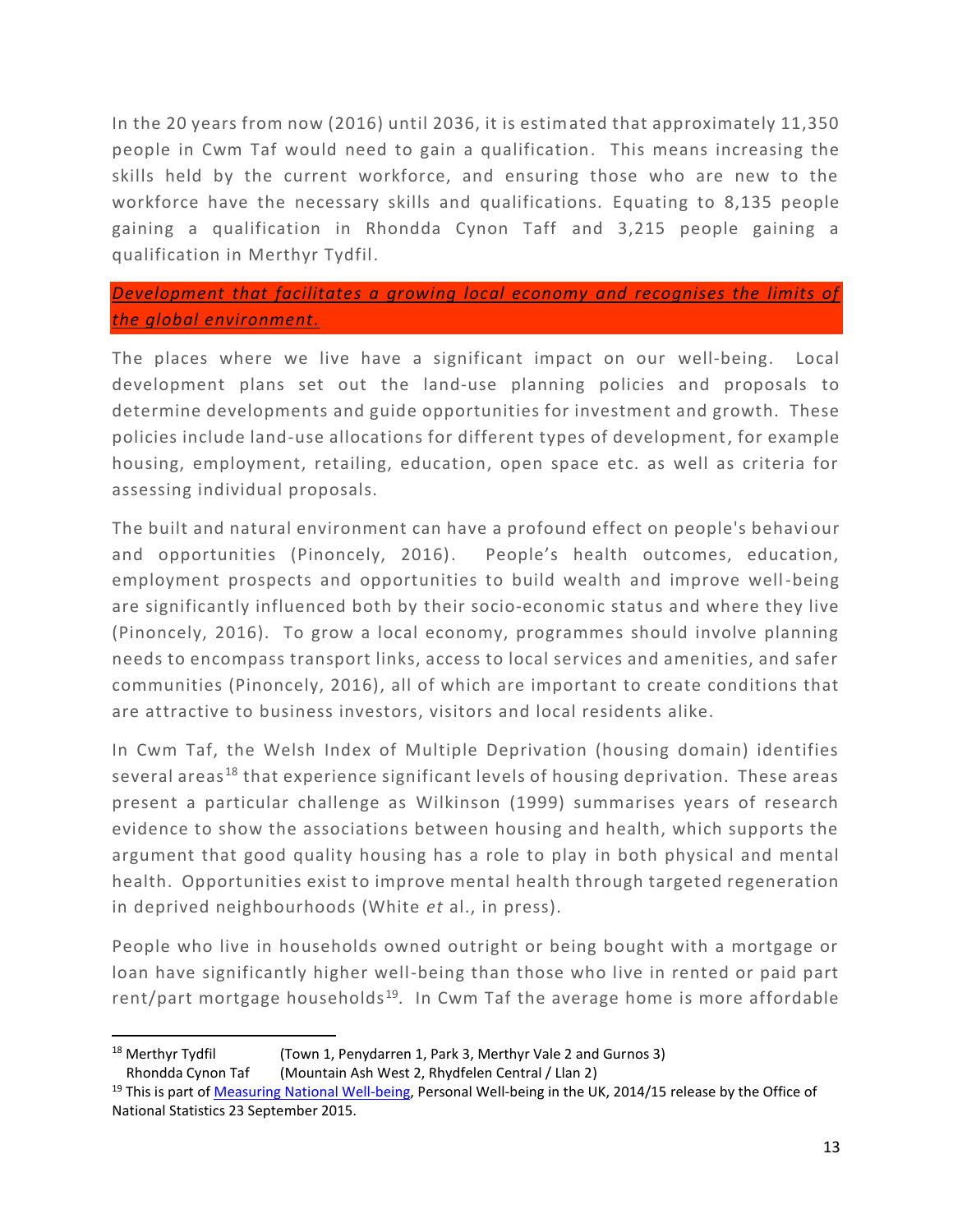than Wales; however, affordability can still be a key issue for people given lower wages, particularly in Merthyr Tydfil, and mortgage affordability.

How does this headline impact on well-being?

Connecting development and regeneration approaches that strengthen both the natural and the built environment will likely enhance economic, social, environmental and cultural well-being in our communities.

# What are the risks of not maintaining or improving well-being in relation to this headline?

The spatial distribution and phasing of new housing development must be considered carefully to ensure that it is viable and to ensure that existing infrastructure can cope, or that planned new infrastructure can be delivered to ensure communities remain sustainable. Without a local development plan there is likely to be a less coordinated approach to the delivery of new employment, housing and infrastructure across Cwm Taf.

### What additional information would help in relation to this headline?

There is a significant range in the quality and energy efficiency of the housing stock across Cwm Taf. More detailed data would be useful to help develop a better understanding of property condition and the opportunities to improve.

# 4. Links to other well-being themes

Economic well-being does not stand alone and has many links with the other wellbeing themes.

In order to access employment and generate wealth participants in Welsh Government anti-poverty programmes cited the notion that it must pay to go to work, with factors such as expensive childcare and travel costs considered to be factors that mean "work doesn't pay" (Whealle, 2016).

The development of Green Infrastructure can positively impact tourism with increasing visitors (spend) and makes a local area more attractive to tourists, businesses and visitors.

Creating sustainable transport options provides health benefits by reducing the carbon impact of transport, which improves air quality. This can also encourage physical activity, to provide physical and mental health benefits.